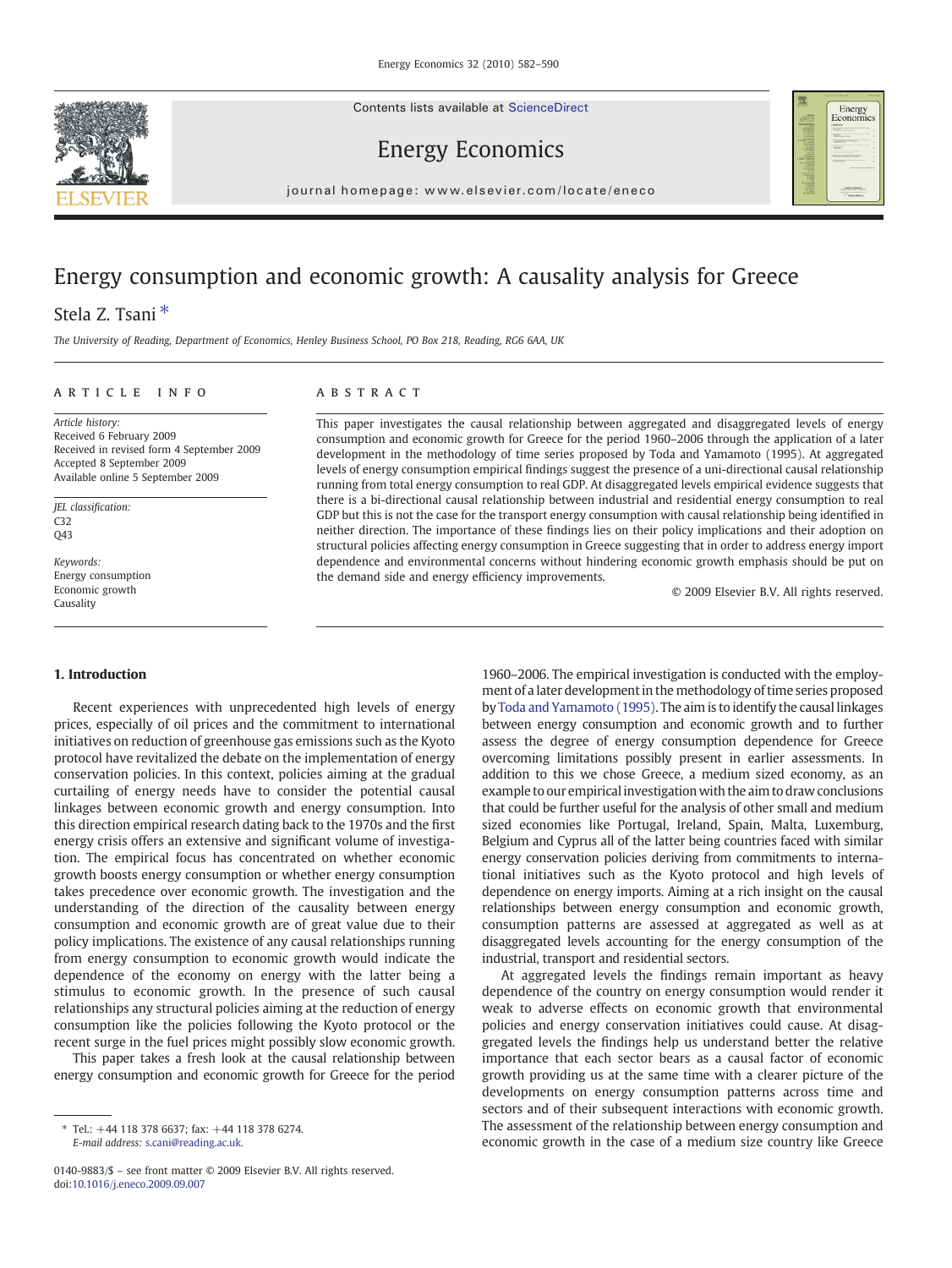remains interesting in the context of serving as a representative empirical investigation case where practical conclusions could serve as the basis for further comparative analysis. In addition the employment of a later methodology in time series analysis could complement previous studies looking on the causal relationships between energy consumption and economic growth for Greece overcoming their methodological limitations.

The theoretical approaches to date regarding the relationship between energy consumption and economic growth offer different models. In the traditional neo-classical growth model energy is introduced as an intermediate input next to the basic factors of land, labor and capital contributing to economic growth both directly and/ or indirectly [\(Akarka and Long, 1979; Stern, 1993; Stern, 2000; Payne,](#page--1-0) [2008; Yuan et al., 2008](#page--1-0)). On the biophysical approach energy becomes an important determinant of income with economies depending significantly on energy being affected heavily by changes in energy consumption [\(Cleveland et al., 1984\)](#page--1-0). Following different theoretical approaches empirical investigations in the literature to date on the nature and the direction of the causal relationships between energy consumption and economic growth yield various and often contradictive results. The plethora of the latter appears to be the outcome of a diverse set of samples studied with different characteristics in each case, a variety of variables included, as well as of the implementation of different econometric approaches developed.

The pioneer work of [Kraft and Kraft \(1978\)](#page--1-0) with the application of a standard [Granger \(1969\)](#page--1-0) test finds a uni-directional long-run relationship running from GDP to energy consumption in the USA for the period 1947–1974. [Yu and Hwang \(1984\)](#page--1-0) employing the same methodology find no causality in the case of the USA for the period 1947–1979. Ever since, empirical investigations extended to developed and developing countries yielding mixed and often contradictive results. [Yu and Choi \(1985\)](#page--1-0) employ the standard [Granger \(1969\)](#page--1-0) test for the period 1954–1976 for a set of countries finding that causality runs from GDP to energy consumption for Korea, causality runs in the opposite direction for the Philippines while no causality is identified in the case of the USA, Poland and UK. [Erol and Yu \(1987\)](#page--1-0) find the unidirectional relationship running from energy consumption to growth for Japan for the period 1950–1982.

Employing the same test for Taiwan, [Hwang and Gum \(1992\)](#page--1-0) for the period 1955–1993 and [Yang \(2000\)](#page--1-0) for the period 1954–1997 find a bidirectional causal relationship between energy consumption and economic growth. Similarly [Cheng \(1997\)](#page--1-0) and [Wolde-Rufael \(2004\)](#page--1-0) find long-run causal relationship running from energy consumption to GDP in the case of Brazil for the period 1963–1993 and the case of Shanghai for the period 1952–1999 accordingly. [Lee \(2006\)](#page--1-0) investigates the existence of causal relationships between energy consumption and economic growth for 11 developed countries for the period 1960–2001 deriving mixed results on the nature and the direction of causality. [Cheng and Lai \(1997\)](#page--1-0) employ [Hsiao's \(1981\)](#page--1-0) Granger causality test for Taiwan for the period 1995–1993. Their results in contrast to the work of [Hwang and Gum \(1992\)](#page--1-0) and [Yang \(2000\)](#page--1-0) suggest the causal relationship being uni-directional running form GDP to energy consumption. [Chiou-Wei et al. \(2008\)](#page--1-0) apply both linear and nonlinear Granger causality tests to examine the causal relationship between energy consumption and economic growth for a sample of Asian newly industrialized countries as well as the USA for the period 1954–2006. Their study finds evidence supporting a neutrality hypothesis for the USA, Thailand, and South Korea. Moreover they find the existence of a uni-directional causality running from economic growth to energy consumption for Philippines and Singapore while energy consumption may have affected economic growth for Taiwan, Hong Kong, Malaysia and Indonesia. [Chontanawat et al. \(2008\)](#page--1-0) test for causality between energy and GDP using a consistent data set and Granger test methodology for 30 OECD countries and 78 non-OECD countries. They find that causality from energy to GDP is found to be more prevalent in the developed OECD countries compared to the developing non-OECD countries. In the light of these findings the existing literature fails to come to a consensus on the nature of causal relationships between energy consumption and economic growth. The conflicting and inconsistent results may be attributed to different frameworks of institutions, structures and policies adopted by the countries as well as to the different methodological applications employed.<sup>1</sup>

The empirical investigation to date of the relationship between energy consumption and economic growth in the case of Greece offers a range of techniques employed looking mainly on energy demand associated to output and prices. [Mitropoulos et al. \(1982\)](#page--1-0) employing Kalman filter techniques suggest that price elasticities behave as a cluster against energy demand. [Samouilidis and Mitropoulos \(1984\)](#page--1-0) assess the interdependence of economic growth and energy consumption over the 1960s and the 1970s suggesting decreasing income and price elasticity of energy demand. [Donatos and Mergos \(1989\)](#page--1-0) conclude that energy demand remains rather inelastic with respect to prices when looking at the developments over the period 1963–1984. In a more recent time framework [Zonzilos and Lolos \(1996\) and](#page--1-0) [Christodoulakis and Kalyvitis \(1998\)](#page--1-0) yield similar results on energy demand being rather inelastic with respect to prices. [Hondroyiannis](#page--1-0) [et al. \(2002\)](#page--1-0) re-examine the relationship between energy consumption, output and prices for the period 1960–1996 looking at their interdependency through the employment of vector error-correlation model estimation. Their findings suggest the existence of a long-run relationship between energy consumption, output and prices.

The present attempt aims to complement the empirical investigations of the causal relationship between energy consumption and economic growth for Greece assessing recent developments of the latter and to overcome limitations present in the previous empirical approaches through the employment of a later technique proposed by [Toda and Yamamoto \(1995\)](#page--1-0). [Toda and Yamamoto \(1995\) and Dolado](#page--1-0) [and Lutkepohl \(1996\)](#page--1-0) develop an alternative procedure for testing the Granger causality in possibly integrated and cointegrated systems of any integration order through the employment of an augmented level Vector autoregression (VAR) model. In this way Granger causality tests can be performed allowing for the long-run information often ignored in systems that require first differencing and pre-whitening [\(Masih and Masih, 1999; Awokuse and Yang, 2003](#page--1-0)). Moreover the methodology may be preferred as it bypasses the need of unit root and cointegration pre-tests, tests that are often implemented in models like the vector error correlation model therefore overcoming the problems of biased pre-tests.

The rest of the paper is organized as follows. [Section 2](#page--1-0) reviews the developments of energy consumption and economic growth in Greece. [Section 3](#page--1-0) presents the data and the econometric specification employed. [Section 4](#page--1-0) summarizes the empirical investigation and the estimation results at both aggregated and disaggregated levels of energy consumption. The last section summarizes the conclusions of the analysis and discusses the policy implications.

<sup>&</sup>lt;sup>1</sup> A significant amount of empirical work on the relationship between energy consumption and economic growth employ alternatives to the Granger test approaches but similarly results do not come to a general agreement. Employing error correlation models [Yu and Jin \(1992\)](#page--1-0) investigate the case of USA for the period 1974–1990, finding no cointegration between energy consumption and economic growth. [Masih and Masih \(1996\) and Masih and Masih \(1997\)](#page--1-0) find a bi-directional long-run relationship between energy consumption and economic growth in most of the countries examined while [Soytas and Sari \(2003\) and Oh and Lee \(2004\)](#page--1-0) when employ the same model for a set of countries yield mixed results. In a panel vector error correlation model for 18 developing countries for the period 1975–2001 [Lee](#page--1-0) [\(2005\)](#page--1-0) identifies the causal relationship running from energy consumption to GDP. [Apergis and Payne \(2009\)](#page--1-0) examine the relationship between energy consumption and economic growth for six Central American countries over the period 1980–2004 within a multivariate error correlation framework identifying the presence of both short-run and long-run causality from energy consumption to economic growth. Recent approaches of [Zamani \(2007\), Lise and Van Montfort \(2007\), Mehrara \(2007\)](#page--1-0) [and Zachariadis \(2007\)](#page--1-0) employ bi-variate models but their findings still do not come to a general agreement on the nature of the relationship between energy consumption and economic growth.